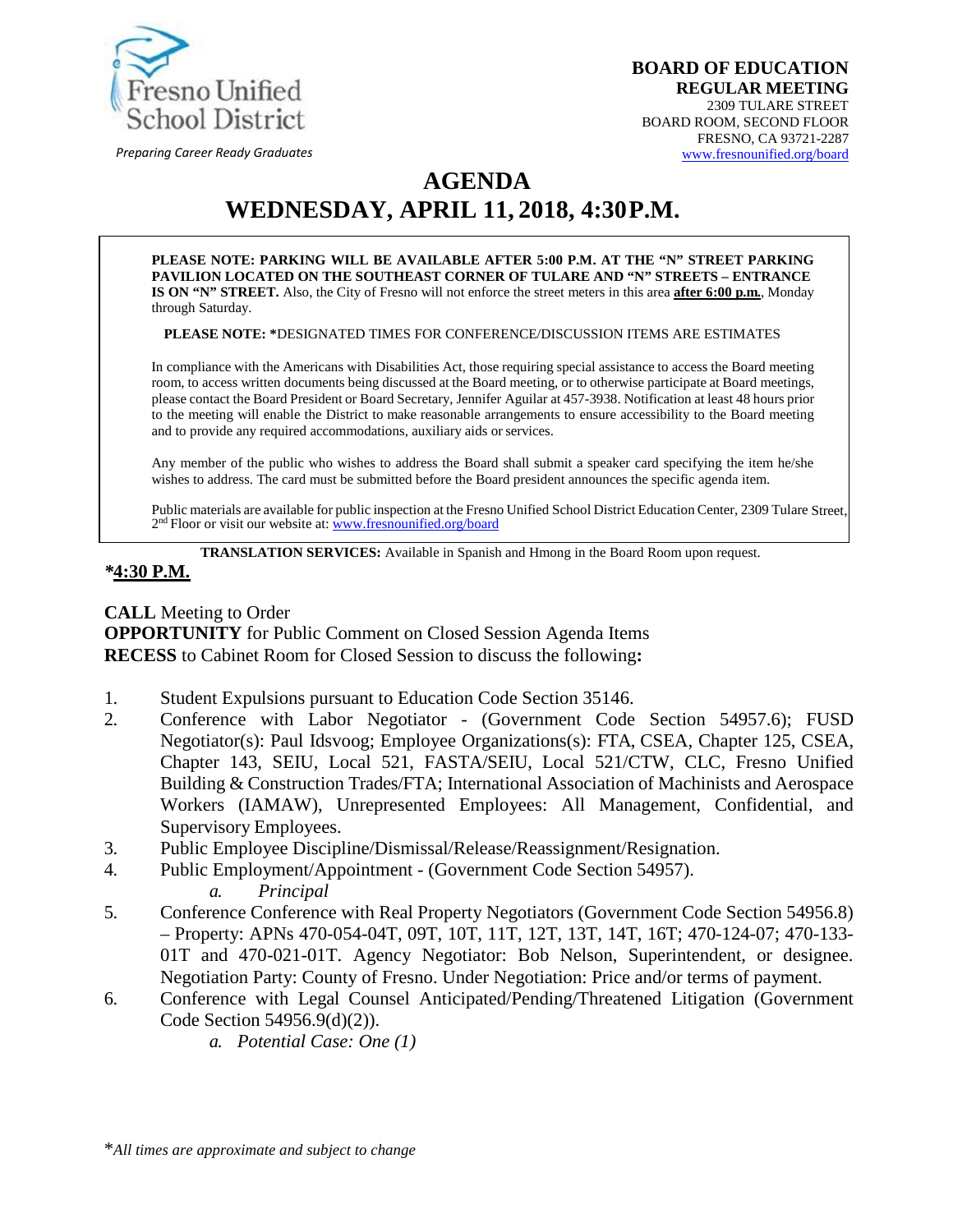## **6:00 P.M., RECONVENE** and report action taken during Closed Session, if any.

#### **PLEDGE OF ALLEGIANCE**

Mrs. Heather Owens, a parent that has had a positive impact at Malloch Elementary School will lead the flag salute.

#### **HEAR Reports from Student Board Representatives**

An opportunity is provided to hear comments/reports from Student Board Representatives from Fresno High School. Contact person: Kim Mecum, telephone 457-3731.

#### **RECOGNIZE 11th Annual Middle School Tournament of Technology Division I Champions: Kings Canyon Middle School**

On Saturday, March 17, 2018 Fresno Unified, held the 11<sup>th</sup> Annual Middle School Tournament of Technology at Roosevelt High School. More than 600 students squared off in 14 technologybased competitions. Students competed in three categories of events: Robotics, Video Productions and Design. The goal of the competition is to engage students with a variety of innovative technologies to help develop the 4 C's: collaboration, communication, critical thinking, and creativity skills. Contact person: Kurt Madden, telephone 457-3868.

## **ADOPT Resolution Proclaiming April 2018 as Remembrance of the Existence of the Armenian Genocide**

Included in the Board binders is a resolution proclaiming the month of April 2017 as Remembrance of the Existence of the Armenian Genocide – as remembrance of those forever affected by the Armenian Genocide – and urges our schools and individual citizens to never forget these crimes against humanity. The Superintendent recommends adoption. Contact person: David Chavez, telephone 457-3566.

#### **HEAR Report from Superintendent**

#### **OPPORTUNITY for Public Comment on Consent Agenda Items**

**ALL CONSENT AGENDA** items are considered to be routine by the Board of Education and will be enacted by one motion. There will be no separate discussion of items unless a Board member so requests, in which event, the item(s) will be considered following approval of the Consent Agenda.

## **A. CONSENT AGENDA**

#### **A-1, APPROVE Personnel List**

Included in the Board binders is the Personnel List, Appendix A, as submitted. The Superintendent recommends approval. Contact person: Paul Idsvoog, telephone 457-3548.

#### **A-2, ADOPT Findings of Fact and Recommendations of District Administrative Board**

The Board of Education received and considered the Findings of Fact and Recommendations of District Administrative Panels resulting from hearings on expulsion and readmittance cases conducted during the period since the March 21, 2018 Regular Board meeting. The Superintendent recommends adoption. Contact person: Kim Mecum, telephone 457-3731.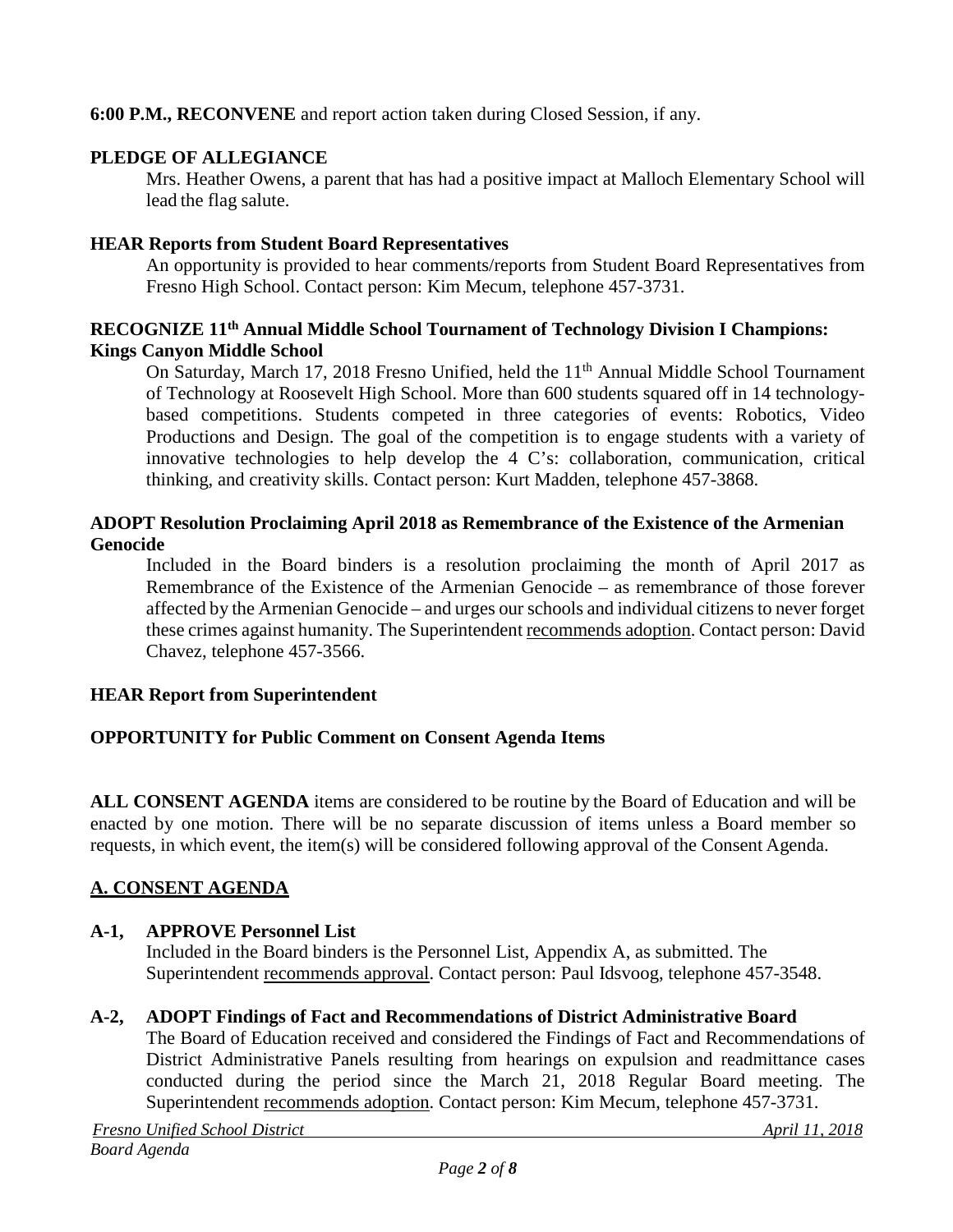# **A. CONSENT AGENDA** - *continued*

## **A-3, APPROVE Minutes from Prior Meetings**

Included in the Board binders are the draft minutes for the January 10, 2018 Regular Meeting, March 12, 2018 Special Meeting and the March 21, 2018 Regular Meeting. The Superintendent recommends approval. Contact person: Robert G. Nelson, telephone 457-3884.

#### **A-4, APPROVE Budget Revision No. 4 for Fiscal Year 2017/18**

Included in the Board binders is Budget Revision No. 4 for fiscal year 2017/18. Periodic updates to the district's budget are presented to the Board of Education for approval. Budget Revision No. 4 includes adjustments for updated information and necessary adjustments to support the acceptance of various grant awards. The Superintendent recommends approval. Fiscal impact: As a result, the Unrestricted General Fund Reserve for Economic Uncertainties is estimated at approximately at \$73.8 million at June 30, 2018. Contact person: Ruth F. Quinto, telephone 457-6226.

## **A-5, APPROVE Appointments to the Audit Committee**

It is recommended that the Board approve the appointments of Roy Kloose and Richard L. Holland, CPA to the Fresno Unified School District Audit Committee. The Audit Committee convened on March 19, 2018 and voted to recommend approval of these appointments to the Board of Education. The Superintendent recommends approval. Fiscal impact: There is no fiscal impact to the district. Contact person: Ruth F. Quinto, telephone 457-6226.

#### **A-6, APPROVE Revisions for Board Policies (BP) 1312.3 and 6175**

Included in the Board binders are proposed revisions for two Board Policies:

- BP 1312.3 Uniform Complaint Procedures
- BP 6175 Migrant Education

These revisions meet the legal mandates recommended by the California Department of Education. The Superintendent recommends approval. Fiscal impact: There is no fiscal impact to the district. Contact person: David Chavez, telephone 457-3566.

#### **A-7, APPROVE Provisional Internship Permits**

Included in the Board binders are Provisional Internship Permit (PIP) recommendations to rehire or hire upon Board approval. The Superintendent recommends approval. Fiscal impact: There is no fiscal impact to the district. Contact person: Paul Idsvoog, telephone 457-3548.

## **A-8, APPROVE Agreement for State Center Community College District – Fresno City College**

Approval is requested for a partnership agreement for State Center Community College District – Fresno City College to receive \$192,800 through a \$500,000 grant awarded to Fresno Unified School District from the College Futures Foundation (CFF). This grant partnership was approved by the Board of Education at the October 28, 2015 meeting. The Superintendent recommends approval. Fiscal impact: Fresno City College will receive \$192,800 over two years through the College Futures Grant. There is no fiscal impact to the district. Contact person: Adam Bonilla, telephone 457-3614.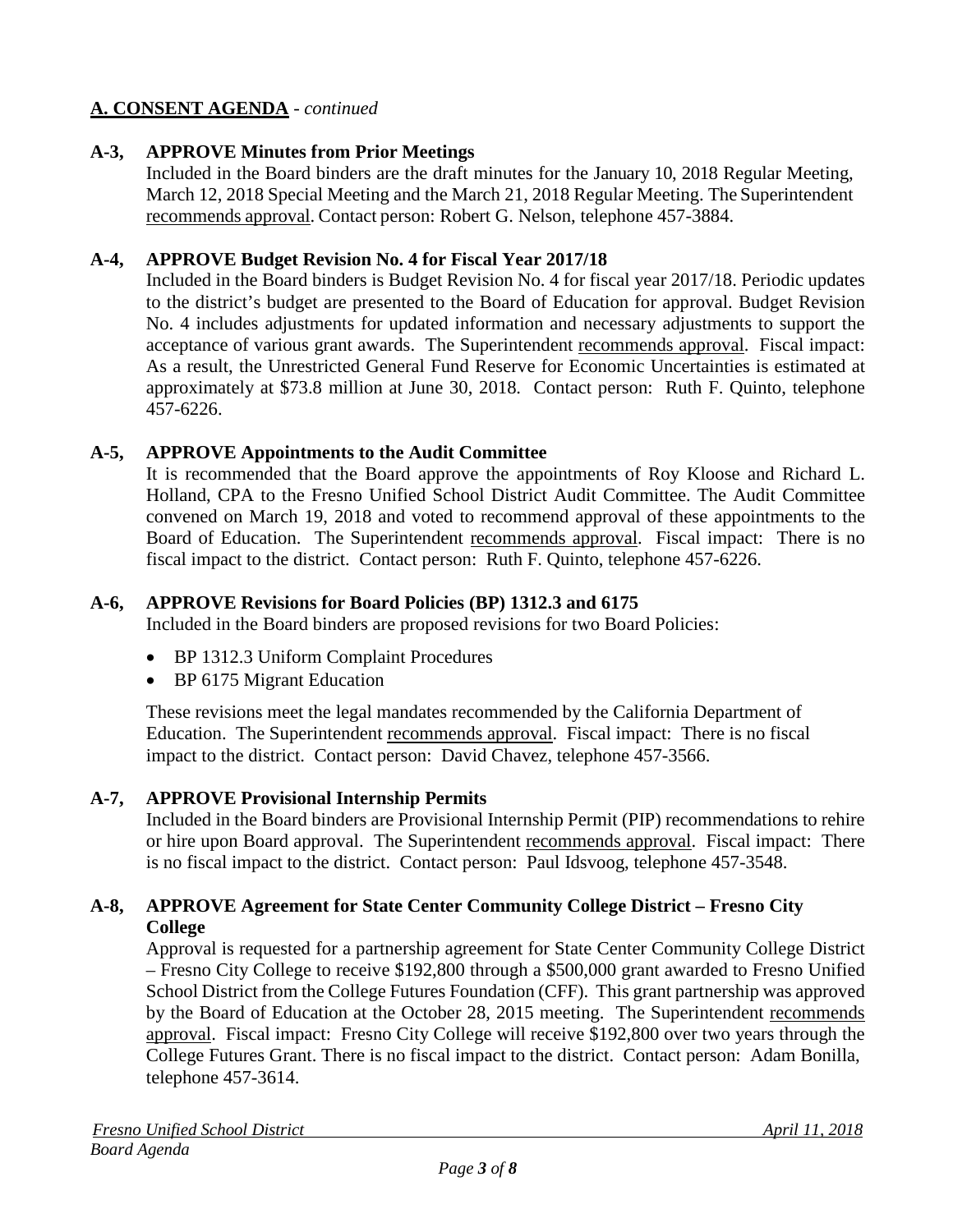# **A. CONSENT AGENDA** - *continued*

## **A-9, APPROVE Appointment to Citizens' Bond Oversight Committee**

It is recommended the Board approve the appointment of Guillermo Moreno to the Citizens' Bond Oversight Committee (CBOC). Mr. Moreno has served previously and is again nominated by Board Member Davis. Mr. Moreno is administrator at Senior Citizens Village in southeast Fresno, and is editor-in-chief of CVObserver and a radio host. He is a Valley native, is a resident of Fresno Unified School District, and is not a vendor, contractor, consultant, employee or official of the district. The role of the CBOC is "*to ensure that bond proceeds are expended only for the purposes set forth in the ballot measures.*" The Superintendent recommends approval. Fiscal impact: There is no fiscal impact to the district. Contact person: Karin Temple, telephone 457- 3134.

## **A-10, APPROVE Use of Piggyback Contract for Heating and Air Conditioning (HVAC) Equipment**

It is recommended the Board approve utilization of a piggyback contract, through June 30, 2018, for the purchase of HVAC equipment for a project at Fort Miller Middle School during the summer to upgrade gym cooling. Using a piggyback contract will shorten the lead time for equipment delivery. Contract details are below:

- Contract Number 4400005650, Los Angeles Unified School District
- Manufacturer: Seasons-4, Inc., (Douglasville, GA)
- Distributor: Applied Equipment, LLC (Danville, CA)
- Estimated amount: \$200,000

The Superintendent recommends approval. Fiscal impact: \$200,000 is available in the Measure X Fund. Contact person: Karin Temple, telephone 457-3134.

#### **A-11, RATIFY Agreement with Whitney, Thompson & Jeffcoach for Legal Services**

Proposed for the Board of Education's consideration is an agreement with Whitney, Thompson & Jeffcoach to provide legal services to Fresno Unified School District. The contract period is February 1, 2018 through June 30, 2018. The Superintendent recommends ratification. Fiscal impact: Sufficient funds are available in the 2017/18 budget. Contact person: Ruth F. Quinto, telephone 457-6226.

#### **A-12, RATIFY Grant Application to the San Joaquin Valley Air Pollution Control District's Public Benefit Grant Program**

Ratification is requested for a grant application to the San Joaquin Valley Air Pollution Control District for the Public Benefit Grant Program - New Alternative Fuel Vehicle Purchase. The Superintendent recommends ratification. Fiscal impact: The grant requests \$99,864 in Air District funding. Contact person: Kim Mecum, telephone 457-3731.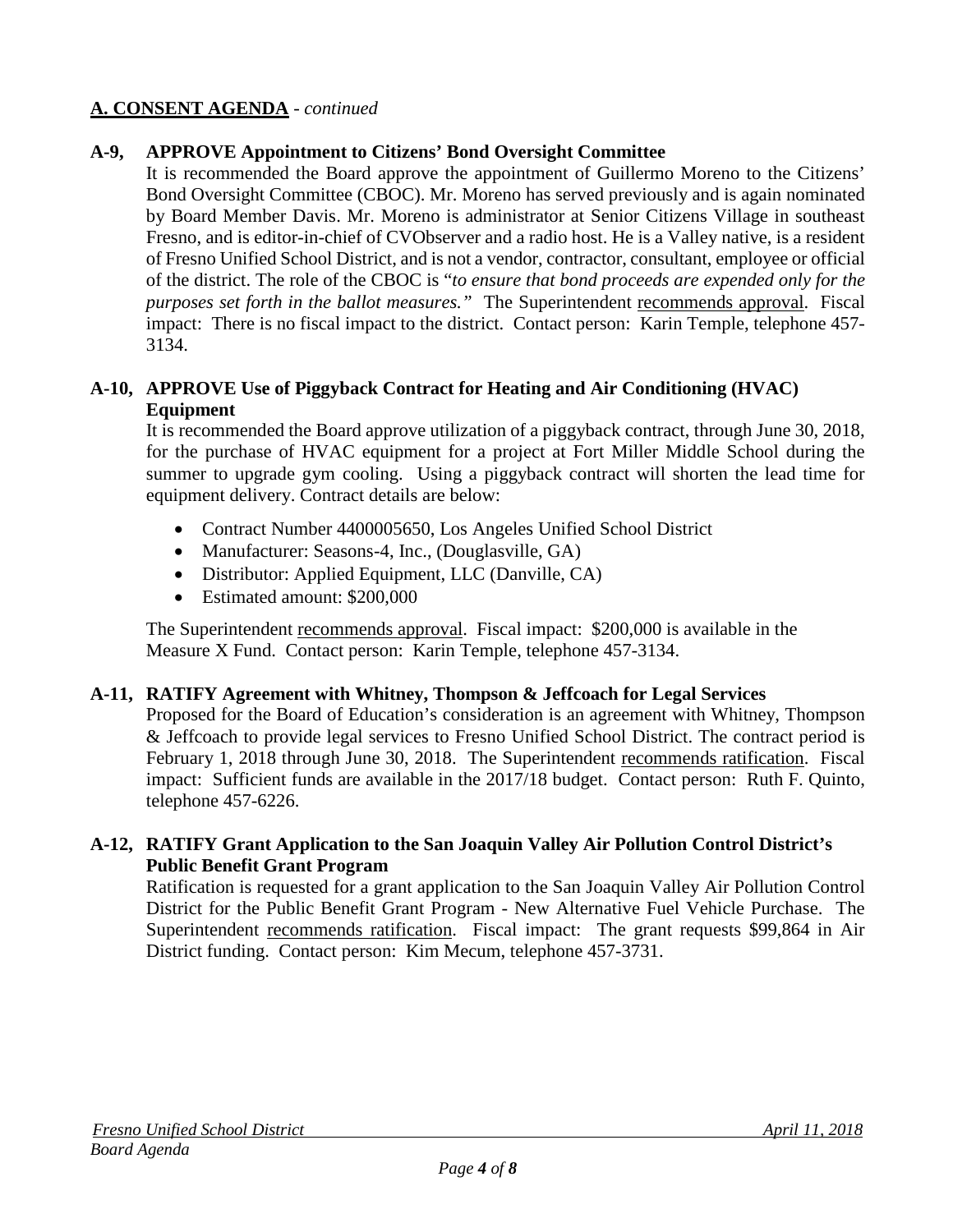#### **A. CONSENT AGENDA** - *continued*

## **A-13, RATIFY Change Orders for the Projects Listed Below**

Included in the Board binders is information on Change Orders for the following projects:

Bid 18-08, HVAC Improvements in the Multipurpose Rooms for Pyle Elementary School, and Fort Miller and Yosemite Middle Schools Change Order 1: \$997

Bid 18-09, Construction of Classroom Buildings and Modernization of Administration Building for Slater Elementary School

Change Order 1 (Buildings): \$74,533 Change Order 1 (Interim Housing): \$64,350

The Superintendent recommends ratification. Fiscal impact: \$997 is available in the Measure X Fund for Bid 18-08 and \$138,883 is available in the Measure Q Fund for Bid 18-09. Contact person: Karin Temple, telephone 457-3134.

## **A-14, RATIFY the Filing of a Notice of Completion**

Included in the Board binders is a Notice of Completion for the following project, which has been completed according to plans and specifications.

Bid 17-32, Expansion of Compressed Natural Gas (CNG) Fueling Facility Row 3

The Superintendent recommends ratification. Fiscal impact: Retention funds are released in accordance with contract terms and California statutes. Contact person: Karin Temple, telephone 457-3134.

## **A-15, RATIFY Purchase Orders from January 1, 2018 through January 31, 2018**

Included in the Board binders is information on purchase orders issued from January 1, 2018 through January 31, 2018. Purchase orders for \$10,000 or more are presented first, followed by purchase orders for less than \$10,000. A list of purchase orders issued for Associated Student Body (ASB) accounts is also provided. The Superintendent recommends ratification. Fiscal impact: Funding is noted on the attached pages. Contact person: Karin Temple, telephone 457- 3134.

## **END OF CONSENT AGENDA (ROLL CALL VOTE)**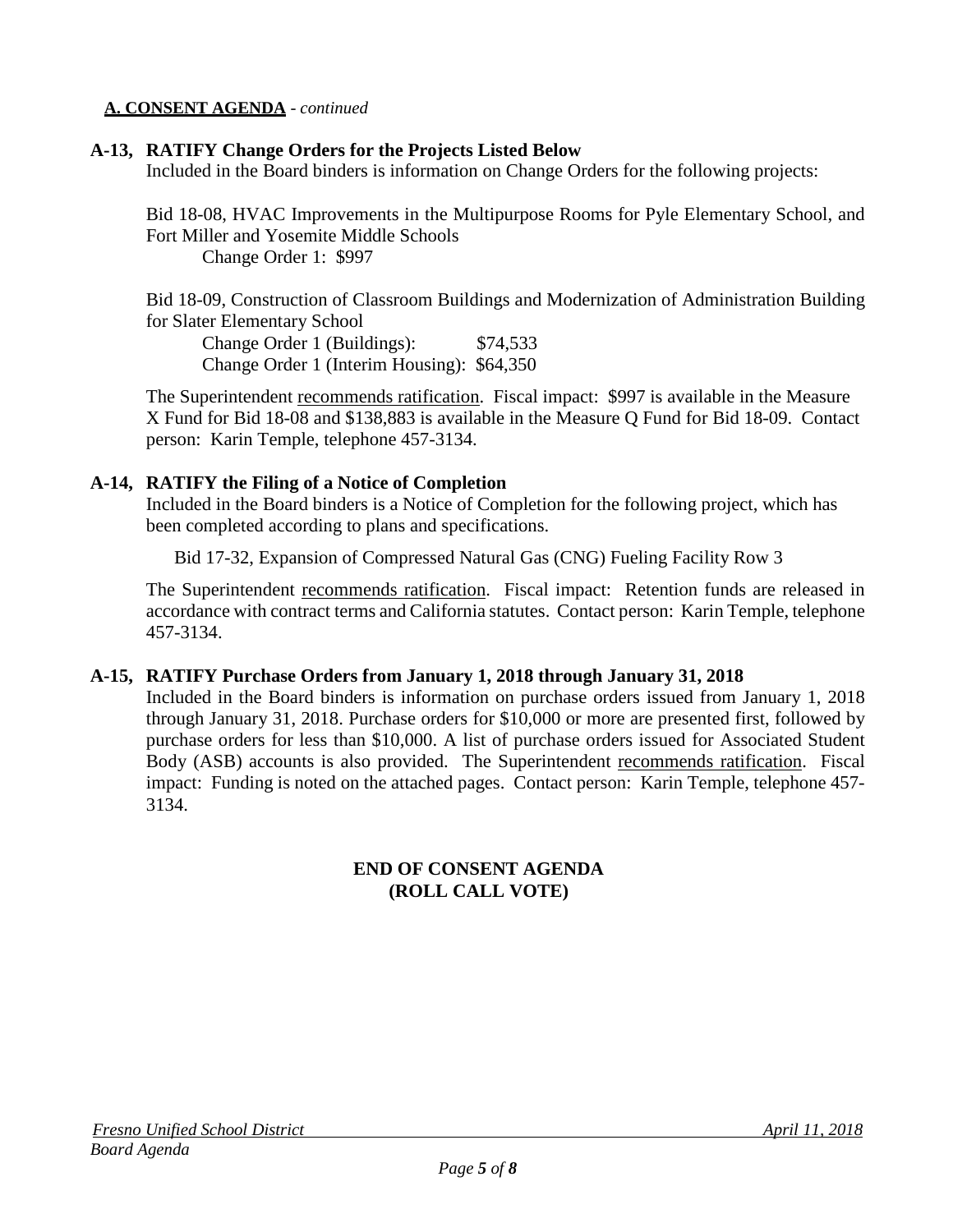# **UNSCHEDULED ORAL COMMUNICATIONS**

Individuals who wish to address the Board on topics within the Board's subject matter jurisdiction, but **not** listed on this agenda may do so at this time. If you wish to address the Board on a specific item that is listed on the agenda, you should do so when that specific item is called.

While all time limitations are at the discretion of the Board President, generally members of the public will be limited to a maximum of three (3) minutes per speaker for a total of thirty (30) minutes of public comment as designated on this agenda. Any individual who has not had an opportunity to address the Board during this initial thirty (30) minute period may do so at the end of the meeting after the Board has addressed all remaining items on this agenda. Without taking action and only as expressly permitted by Board Bylaw 9323, Board members may ask questions, make brief announcements, or provide a brief response to statements presented by the public about topics raised in unscheduled oral communications. Board members must be recognized by the President in order to speak and will generally be limited to no more than one (1) minute each for this purpose. The Board President shall have the discretion to further limit Board members' opportunity to speak on topics raised in unscheduled oral communications to ensure the orderly and efficient conduct of District business.

Members of the public with questions on school district issues may submit them in writing. The Board will automatically refer to the Superintendent any formal requests that are brought before them at this time. The appropriate staff member will furnish answers to questions.

# **B. CONFERENCE/DISCUSSION AGENDA**

## **6:30 P.M.**

## **B-16, PRESENT and DISCUSS the 2018/19 Strategic Budget Development**

The 2018/19 Governor's Proposed Budget was released on January 10, 2018. The Board of Education has discussed the Governor's proposal and the potential impacts on Fresno Unified, as well as the strategic budget development process, at the following Board of Education meetings:

- January 24, 2018 March 7, 2018
- 
- February 7, 2018 March 21, 2018
- 
- February 21, 2018
- On April 11, 2018, staff and the Board will continue budget development discussions. Fiscal impact: Not available at this time. Contact person: Ruth F. Quinto, telephone 457-6226.

## **7:00 P.M.**

## **B-17, DISCUSS and APPROVE to Change Phillip J. Patiño School of Entrepreneurship to a 9th – 12th Grade School Beginning 2018/19**

Included in the Board Binders is information on a request to change the Phillip J. Patiño School of Entrepreneurship from a  $10^{th}$  -  $12^{th}$  grade model to a  $9^{th}$  -  $12^{th}$  grade model. The Superintendent recommends approval. Fiscal impact: Based on enrollment numbers, Patiño may need one to two additional FTE. Contact person: Kim Mecum, telephone 457-3731.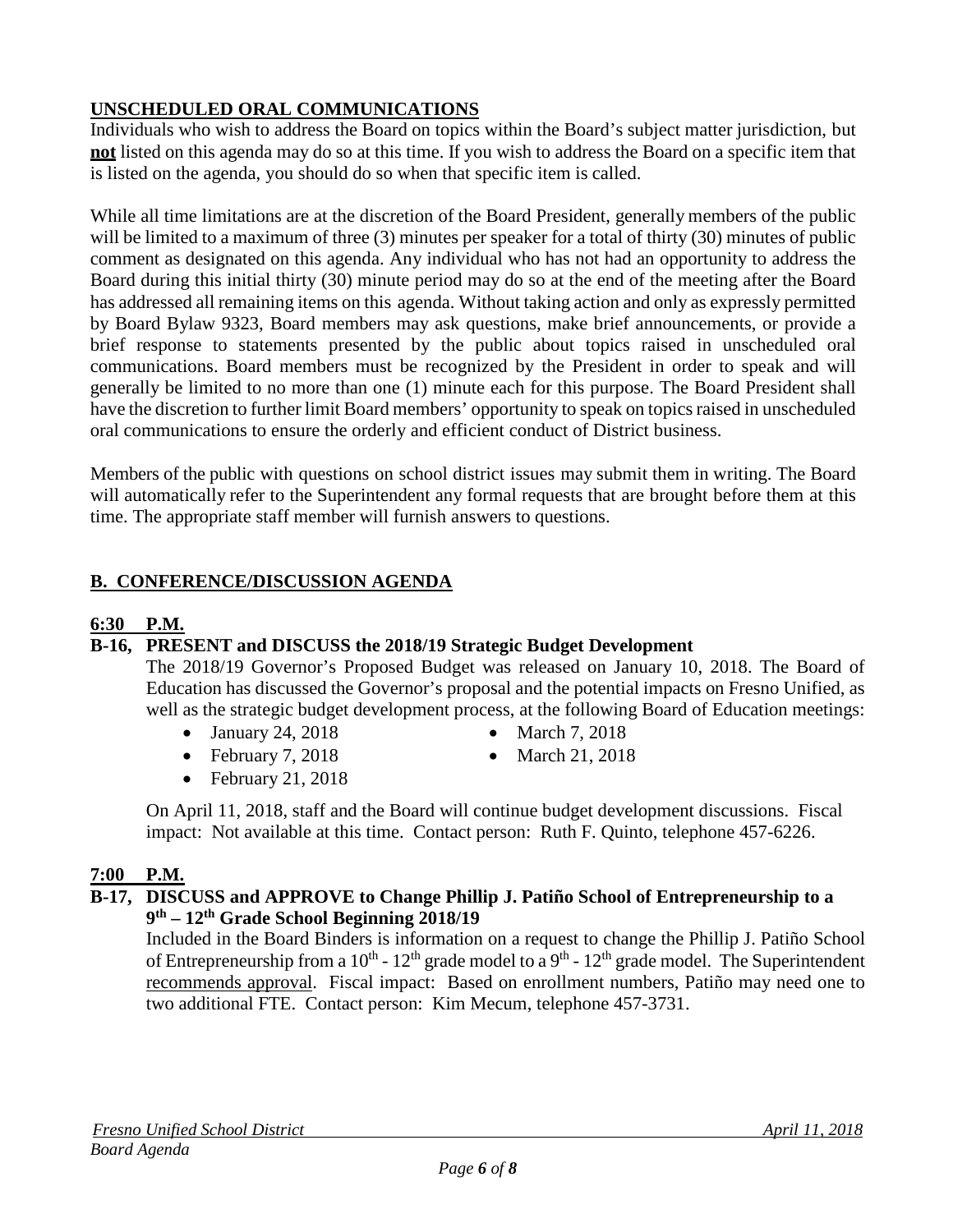## **B. CONFERENCE/DISCUSSION AGENDA** - *continued*

# **7:30 P.M.**

#### **B-18, PRESENT and ADOPT the Proposed Curriculum Recommendations for 7th – 12th Grade History/Social Science**

Included in the Board binders for presentation and adoption are the proposed curriculum recommendations for  $7<sup>th</sup> - 12<sup>th</sup>$  grade history/social science courses. The proposed curricula are a result of a semester-long process of deep review of the materials for secondary history/social science courses by teachers, community members, and department leaders. The Superintendent recommends adoption. Fiscal impact: Funding will be provided through the textbook allocation. Contact person: Kim Mecum, telephone 457-3731.

## **C. RECEIVE INFORMATION & REPORTS**

## **C-19, RECEIVE Kepler Neighborhood School Renewal Petition**

Kepler Neighborhood School (Kepler) has delivered a renewal petition to the district seeking authorization to operate July 1, 2018 through June 30, 2023. Kepler is currently serving approximately 462 students in grades kindergarten through eighth. The school is located at 1462 Broadway Street in Fresno. Fiscal impact: The estimated fiscal impact for year one is \$3,288,891. Contact person: Kim Mecum, telephone 457-3731.

#### **C-20, RECEIVE Resolution 17-45, Providing For Issuance and Sale of General Obligation Bonds, Election of 2016 (Measure X), Series A, in the Aggregate Principal Amount of Not to Exceed \$60,000,000 and Authorizing the Execution and Delivery of Documents and Actions in Connection Therewith**

Included in the Board binders is Resolution 17-45, the adoption of which will be recommended on April 25, 2018. The resolution provides for the issuance and sale of General Obligation Bonds, Election of 2016 (Measure X), Series A, in the aggregate principal amount of not to exceed \$60,000,000. The Bonds will be issued under Bond Law to provide funds to finance educational facility improvements for which the General Obligation Bonds have been authorized under the Bond Measure. Resolution 17-45 authorizes bonds that allow for the compounding of interest. Projects planned to be supported by this initial Measure X issuance are listed in the information provided in the Board binders. Measure X funds will be utilized to leverage State funding when possible to maximize the district's investment. Fiscal impact: Funding source is Measure X as approved by the voter electorate in November 2016. Contact person: Karin Temple, telephone 457-3134.

## **C-21, RECEIVE List of Proposed Names for the New Southeast Elementary School**

Included in the Board binders is a list of names submitted through a public survey to name the district's new Southeast Elementary school. The survey was available to the public for more than 30 days and was available in English, Spanish and Hmong. The naming process was promoted on the district website, social media, Employee Zone, District Update, school messenger, Superintendent Board remarks and Building Futures.